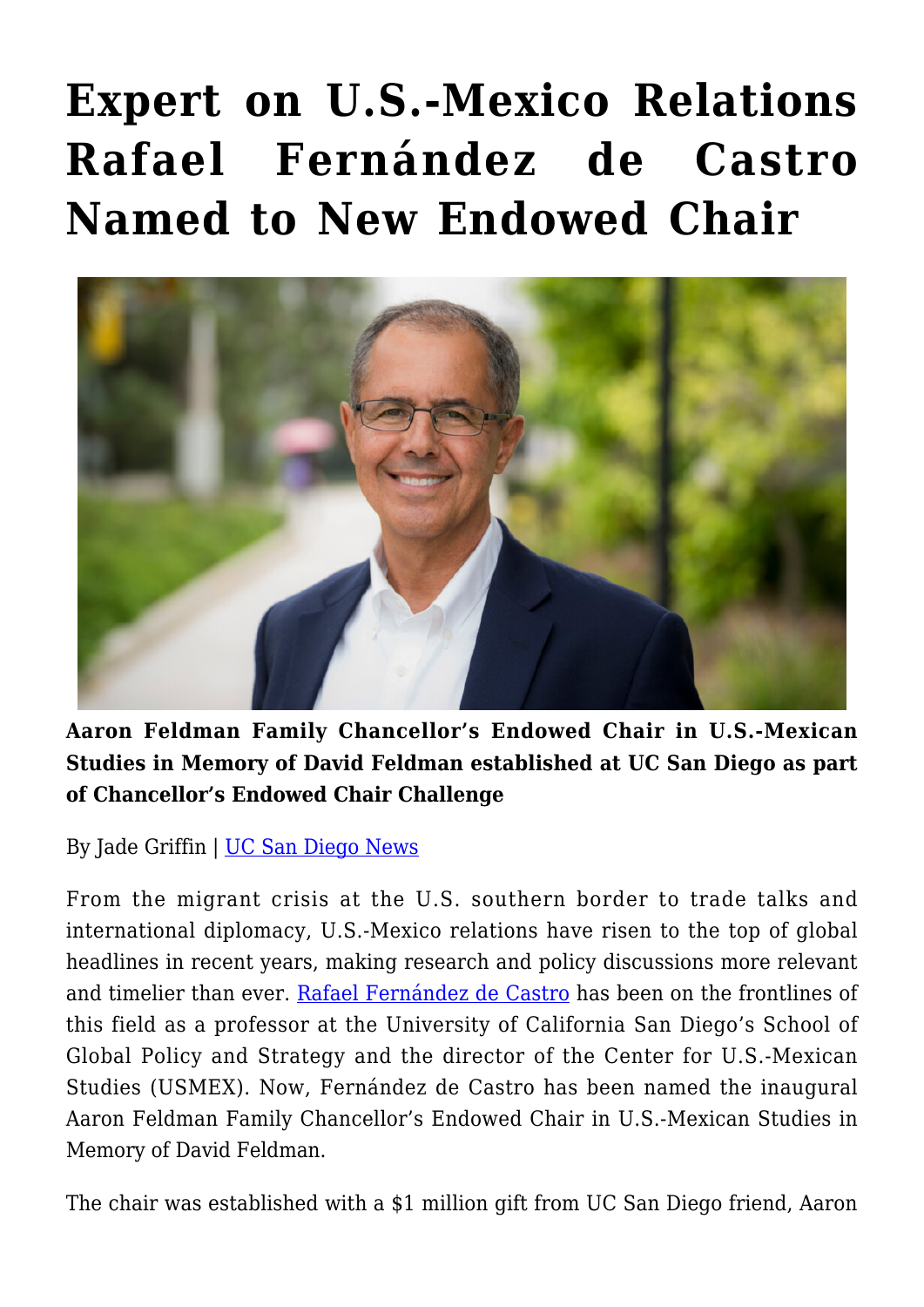Feldman, as part of the [Chancellor's Endowed Chair Challenge](https://ucsdnews.ucsd.edu/feature/chancellor-challenge) to support the recruitment and retention of outstanding tenured faculty. The gift also contributes to the [Campaign for UC San Diego,](http://campaign.ucsd.edu/) which will conclude in June 2022.

"We are so grateful to Aaron Feldman for his vision in establishing this chair in an area where research is critically needed for informed policy decisions," said School of Global Policy and Strategy Dean Caroline Freund. "Endowed chairs are among the most prestigious honors bestowed upon faculty, recognizing professors whose innovative work leads their field, impacts our dynamic campus community and transforms the world. We are pleased that Rafael Fernández de Castro has received this well-deserved honor."

As a former policy advisor to Mexican President Felipe Calderon and an expert on bilateral relations between Mexico and the U.S., Fernández de Castro collaborates with communities and government to understand patterns of international exchange, migration, violence and crime across the border region and Mexico. He is the founder and editor of Foreign Affairs Latin America and contributes regularly to the daily newspaper El Financiero-Bloomberg, as well as Televisa.

"I have observed the Center of U.S.-Mexican Studies over the years, and I can say that I have never seen USMEX as active as it is under Rafael's leadership in contributing to key issues in the complex U.S.-Mexico Relationship," said Feldman. "USMEX is having an impact at the federal and local levels of both countries."

Fernández de Castro is currently leading three major multi-year initiatives. Together with a group of top scholars, practitioners and experts from the U.S. and Mexico, he has led the "U.S.-Mexico Forum 2025," which looks at bilateral U.S.-Mexico relations during the four years (2021-2025) when U.S. President Joe Biden and Mexico's Andrés Manuel López Obrador will concurrently hold their presidencies.

The second initiative is in collaboration with the Consulate General of Mexico in San Diego on strengthening the CaliBaja region, which comprises parts of Southern California in the U.S. and Baja California in Mexico, on topics ranging from migration, the border reopening, public health and more. The third is the Summer Seminar for Mexican Officials on U.S. Political Institutions and U.S.-